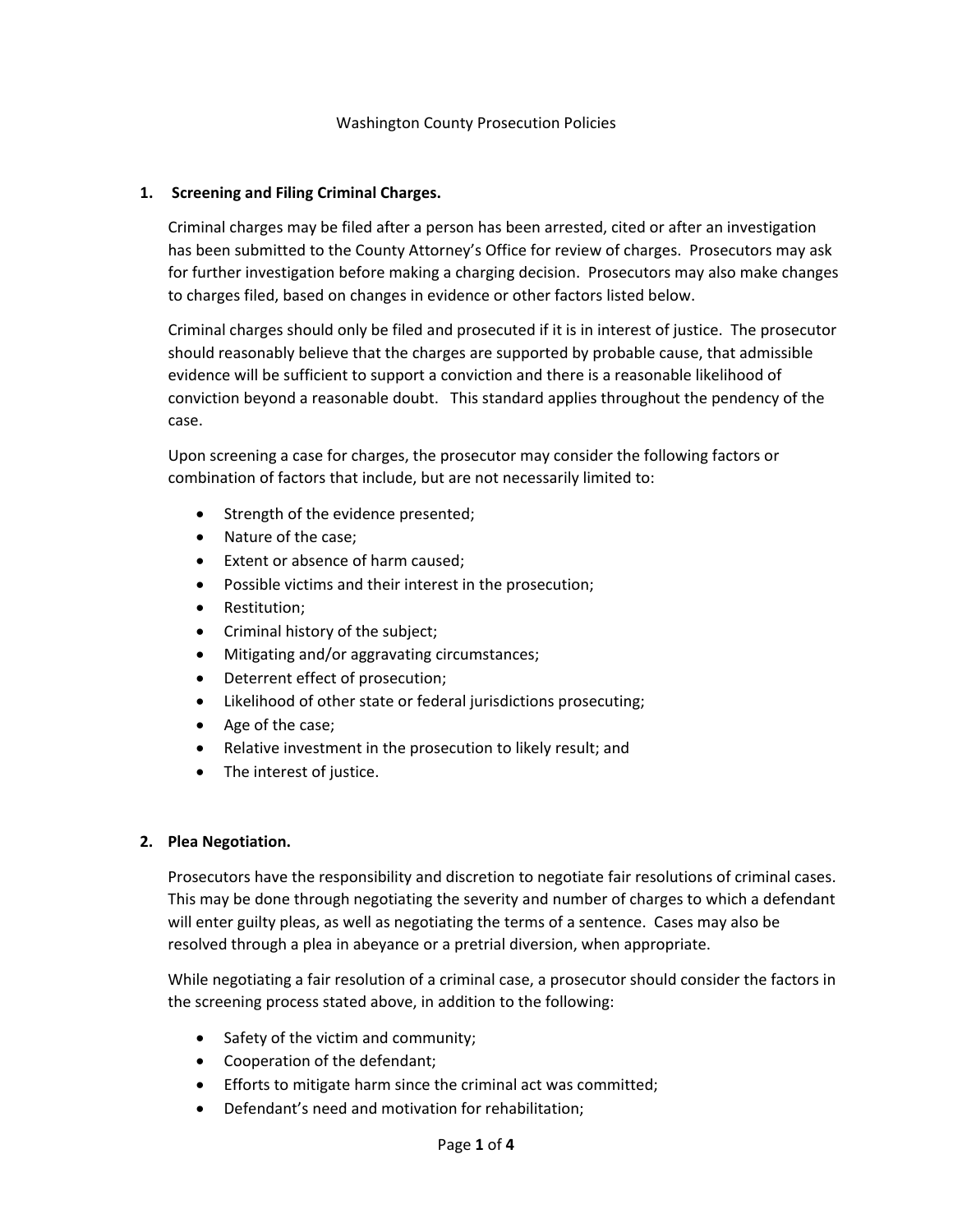- Relative culpability of the defendant relative to other participants; and
- Equitable treatment of defendants similarly situated.

# **3. Sentencing Recommendations.**

A prosecutor may make any sentencing recommendations allowed under law, provided they are just, given the facts of the case. Evaluating what recommendations are appropriate begins from the screening of a case and continues to the time of sentencing. Factors considered throughout screening and plea negotiations are applicable here as well. Primary consideration should be given to accountability, protection of victims and the community, and rehabilitation of the defendant.

Victims of crime have a voice in the sentencing process. They may provide victim impact statements and recommendations to the court. They may seek restitution for losses suffered as a result of criminal conduct. Prosecutors should keep victims informed and involved, to the extent desired by victims, throughout the process.

## **4. Discovery Practices.**

The Washington County Attorney's Office has an open file policy. Prosecutors will make discovery disclosures as soon as practicable, consistent with Rule 16 of the Utah Rules of Criminal Procedure. Prosecutors should be committed to the search for truth and obtaining just results, regardless of whether or not the evidence is favorable to the prosecution.

In the event that a prosecutor finds evidence or information that may negate the guilt of the accused, impeach witnesses or evidence, or that may reduce the sentence of the accused, the prosecutor should make timely disclosure of such to the defense. Prosecutors will follow the Supreme Court mandates set forth in *Brady v Maryland* and *Giglio v. United States* and their progeny.

At times, a prosecutor may seek a non-dissemination order or otherwise request that the court restrict access to information that is sensitive, private or privileged. In doing so, the prosecutor should seek to balance the rights of the defense to the information with the privacy interests and rights of victims and witnesses.

## **5. Prosecution of Juveniles**

The primary goals to be achieved through the prosecution of juveniles is to obtain justice for victims and the community while seek appropriate rehabilitation of the juvenile offender. A juvenile court prosecutor should apply the same screening factors set forth for screening district court cases as well as determine what is in the best interest of the juvenile offender. A juvenile court prosecutor works with Juvenile Probation and other involved agencies in making charging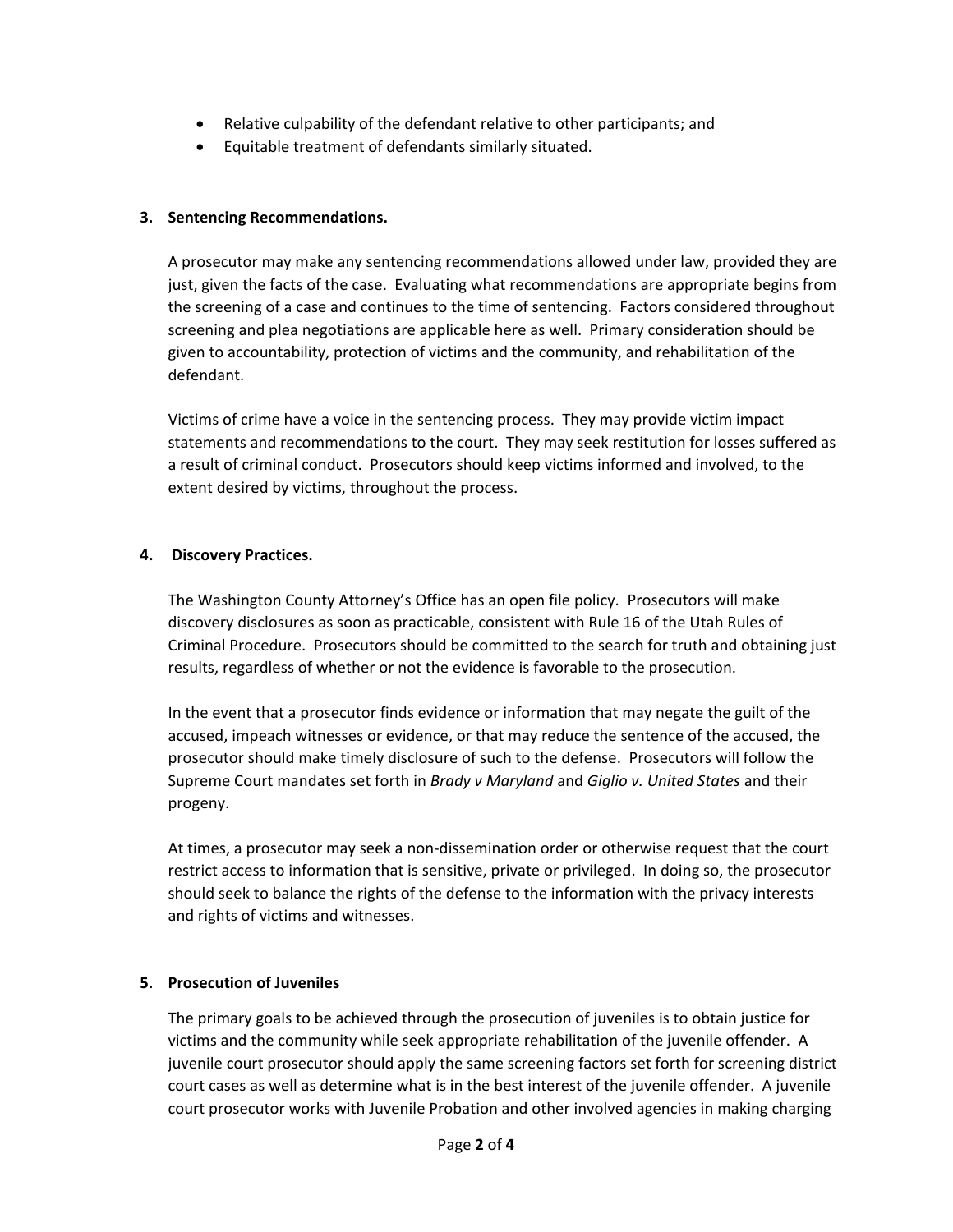decisions. When a juvenile is considered delinquent, a petition may be filed with the court to formerly adjudicate a juvenile offender or the case may be handled non-judicially. Either way, accountability and rehabilitation are primary considerations.

A juvenile may be prosecuted as an adult in limited circumstances. A juvenile court prosecutor will consult with the Washington County Attorney regarding whether to seek a transfer of jurisdiction to district court under Utah Code 78A-6-703.2 or 703.3.

## **6. Collection of Fines and Fees**

Fines and Fees are collected by the courts. When asking for a fine or fee amount in plea negotiations or at sentencing, a prosecutor should consider the reasonableness of the fine or fee and the equitable treatment of defendants similarly situated.

## **7. Asset Forfeiture**

Civil and criminal asset forfeitures are subject to the procedures set for in Title 24 of the Utah State Code. The Washington County Attorney's Office will evaluate the appropriateness of seeking a forfeiture on a case-by-case basis.

# **8. Services for Victims of Crime**

Victims of crime should be given the opportunity to be heard, understand and participate in criminal proceedings. The Washington County Attorney's Office is committed to providing victim services to all victims who would like to participate, consistent with Article I Section 28 of the Utah Constitution and Chapters 36, 37 and 39 of the Utah Code of Criminal Procedure.

The Washington County Attorney's Office has trained Victim Service Coordinators who help victims navigate the criminal justice system and coordinate victim services with prosecutors and other agencies that provide services to victims. Washington County Attorney's Office also oversees the great work performed on behalf of child victims at the Washington County Children's Justice Center. In addition, the office has an established Adult Forensic Interviewer to provide victims of services to adult victims of serious physical and sexual crimes.

Prosecutors should ensure that victims are informed about the status of cases in which they a victim. Victims should be given the opportunity to provide input on bail decisions, plea negotiations, restitution and sentencing.

## **9. Diversions and Restorative Justice Programs**

The Washington County Attorney's Office may consider pre and post filing diversions on a caseby-case basis when reviewing screening and plea negotiation factors on a case.